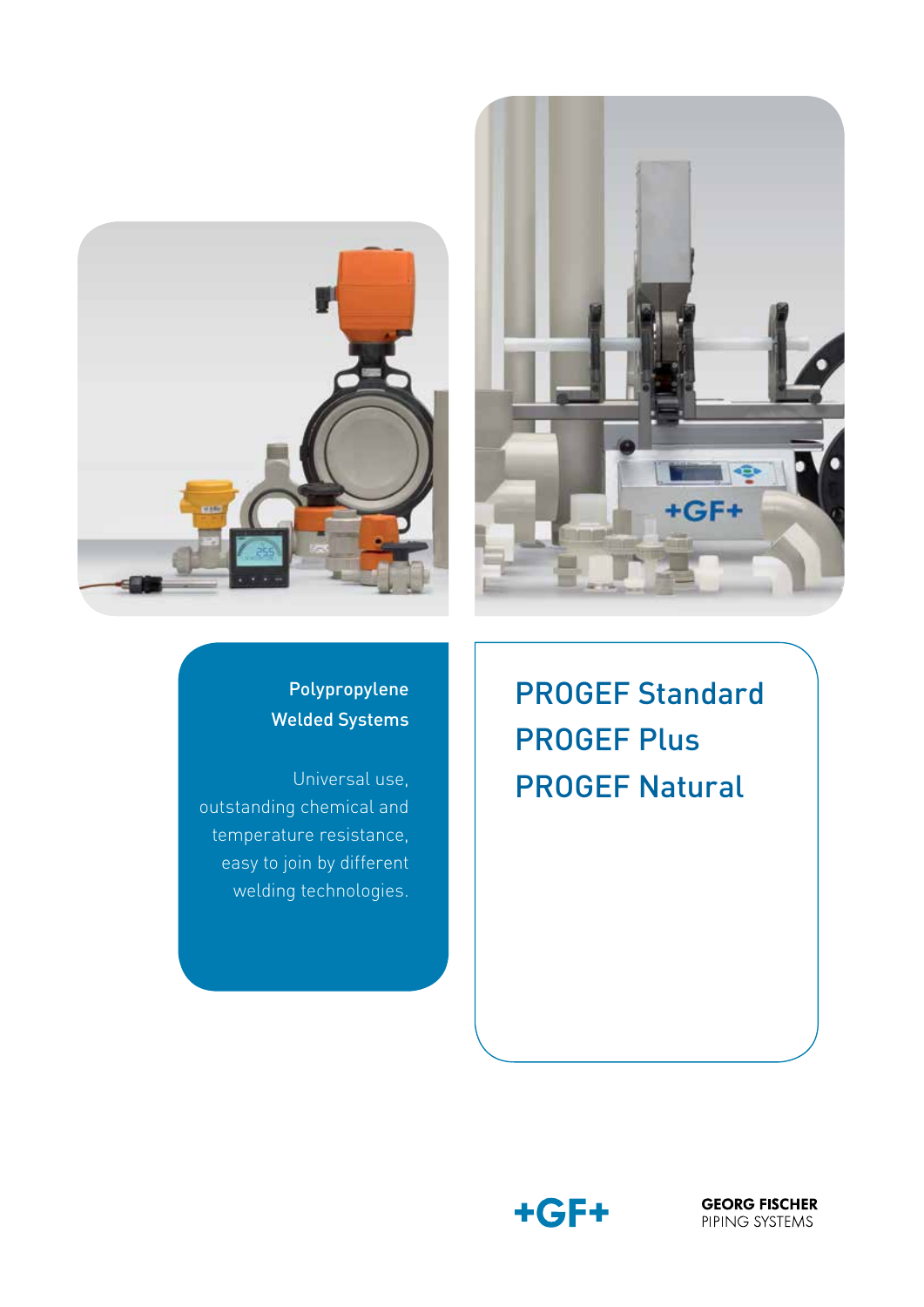# PROGEF - more than just a System

The outstanding material for any challenge in industrial applications

We are dedicated to designing, manufacturing and marketing piping systems for the safe and secure treatment or conveyance of water, liquids, chemicals and gases. In close coordination with end-customers and based on their needs, GF Piping Systems introduced the PROGEF family, a specified polypropylene system based on certified raw material, serving a wide variety of industrial applications. Thanks to its beneficial mechanical properties, chemical resistance, outstanding weldability and especially its high resistance to thermal distortion, the PROGEF systems guarantee a maximum of safety, reliability and performance. A system of exceedingly compatible elements, being designed to be highly resistant to impact, abrasion, corrosion and many chemicals, which is thereby the ideal choice for any challenging application in chemical production or distribution processes or discerning applications in the field of water and wastewater treatment.







#### PROGEF Standard -

### for a wide range of industrial applications

The highly resistant system offers numerous fields of application in industries. High stress fracture-, pressure-, abrasion- , corrosion- and temperature-resistance are only some of the advantageous characteristic properties for the durable polypropylene system. Its fine, homogeneous material structure furthermore offers outstanding weldability and low heat distortion.

### PROGEF Plus -

### for defined water qualities and clean applications

Cleaned and packed in specified processes, the silicone-free or oil-free PROGEF Plus system has a high pureness factor. The system is widely used in demanding applications, where features such as an outstanding surface finish and excellent leach-out characteristics offer additional benefit. The components are double-bagged to ensure cleanliness and prevent contamination before installation.

#### PROGEF Natural -

### for e. g. laboratories and pharmaceutical applications

Wherever pure solutions are needed, especially for applications in chemical or life science industries, PROGEF Natural is predestined. Beneficial properties of the transparent, pigment-free polypropylene such as excellent clean, smooth surface, high chemical and temperature resistance, and additionally the bead and crevice free jointing technologies, ensure highest system quality.

### Main Benefits:

| Safety      |
|-------------|
| Simplicity  |
| Efficiency  |
| Environment |

- Secure and fast delivery to the jobsite
- Packed in batch sizes
- Excellent cost-performance ratio on the highest quality level
- Less energy input in the manufacturing process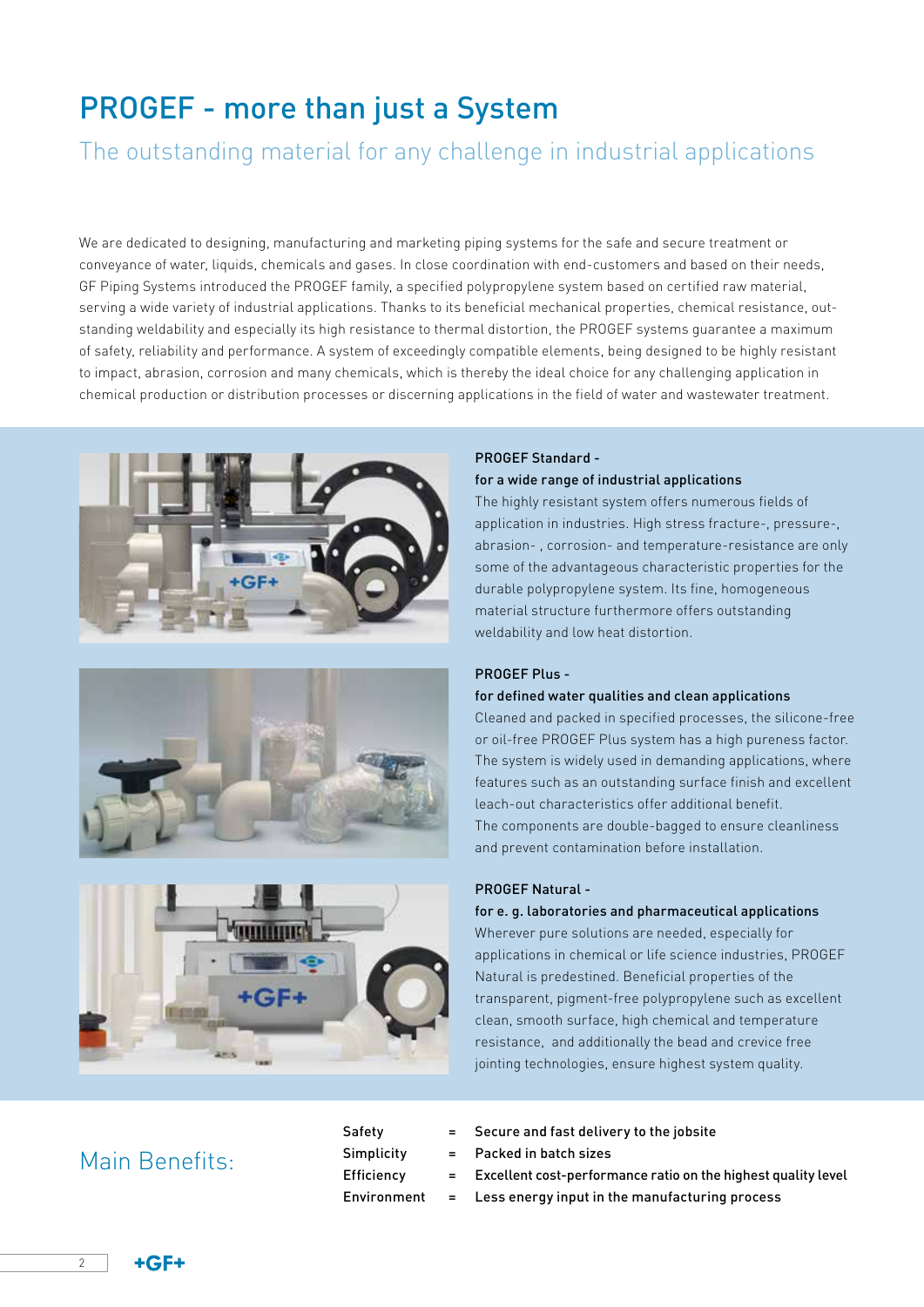# Everything from one Source

## PROGEF Welded Systems are ideally adapted to customer needs

As a leading piping systems provider with global presence, we offer our customers not only reliable and innovative products of highest quality, but we supply also tailor-made solutions from one source. With a comprehensive piping system solution, comprised of pipes, fittings, valves, related jointing as well as automation technologies in high quality thermoplastics, GF Piping Systems provides the right fit and quality for many industrial media conveyance systems and for many industrial applications. Whether installed above or below ground, our system meets any demanding requirement, in every phase of the project, worldwide. Therefore, the variety of our product portfolio is as diverse as our customers and their individual challenges. Together with high level services such as technical support, low- or single-item customizing production and training courses, our specific system range generates exceptional added value for our customers.

### Individuality - from the planning stage to installation













Pipes Fittings Manual valves Automation Jointing technology

Customizing and training

### Customizing

The focus of our worldwide located customizing teams is manufacturing custom parts for special systems. Standardized processes guarantee the highest level of quality.

### Technical support

Technical support such as material selection is a key factor for a successful installation. A team of experts is available for individual support all around the world.

### Technical documentation

Our extensive know-how of more than 50 years is fully documented in detail in our technical manuals, planning fundamentals and application guides.

### Chemical resistance

In the area of chemical resistance our specialist teams offer individual support and advice in selecting the right material for the corresponding requirements.

### Online and mobile calculation tools

Our numerous online and mobile calculation tools, available in many different languages, support our customers in configuring and commissioning automation products.

#### CAD library

The extensive CAD library is the most frequently used planning tool. The freely available database comprises over 30000 drawings as well as technical data for our customers.

### Training courses and on-site training

Offering a wide range of training courses we provide participants an excellent opportunity to gain confidence in working with our products and proven jointing technologies.

#### PROGEF systems lifetime warranty\*

Confirming confidence in the premium quality of our polypropylene product and system range, we grant a limited system lifetime warranty.

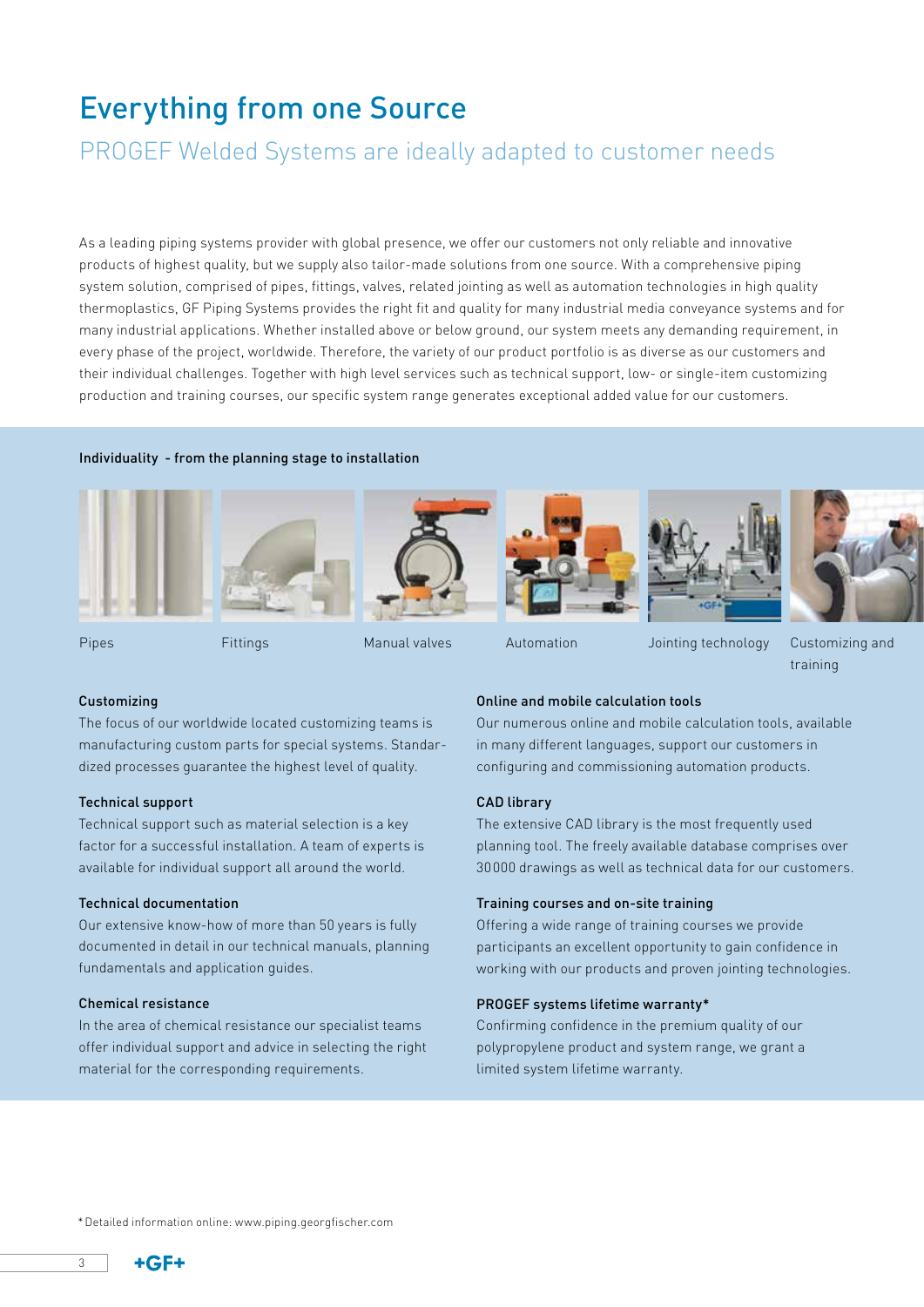# PROGEF Standard and PROGEF Plus

System range

With a constant focus on maximum reliability and safety the PROGEF systems assure a sustained high level of product quality and outstanding performance standards in all applications. The clearly defined development and manufacturing processes of our worldwide specified systems are carried out on the basis of all relevant standards and specifications and are regularly audited and evaluated to achieve continuous improvement. Certified processes as well as product approvals are part of the active and sustainable quality management system of GF Piping Systems and makes us a reliable partner. Therefore, with our PROGEF welded system range, our customers can be assured that their needs are covered and comply with necessary standards.

| <b>Products</b>                                                             |        | ${\bf d}$          | $\frac{6}{16}$ | 20             | 25 | $32\,$ | $40\,$ | $\mathbb{S}^0$ | 3 <sup>o</sup> | $75\,$ | $\mathsf{S}^0$ | 110          | 125 | 140 | $160$ | $180$ | 200 | 225                                                | 250 | 280 | 315 | 355 | 400 | 450            | 450             | 500 | 560 | 630 |
|-----------------------------------------------------------------------------|--------|--------------------|----------------|----------------|----|--------|--------|----------------|----------------|--------|----------------|--------------|-----|-----|-------|-------|-----|----------------------------------------------------|-----|-----|-----|-----|-----|----------------|-----------------|-----|-----|-----|
|                                                                             | SDR PN | <b>DN</b>          | $\Xi$          | $\mathfrak{S}$ | 20 | 25     | 32     | $\sqrt{4}$     | $\mathbb{S}^1$ | $65\,$ | $\rm ^{80}$    | 100          | 100 | 125 | 150   | 150   | 200 | $\begin{array}{c c} 200 \\ \hline 250 \end{array}$ |     | 250 |     |     |     | $\frac{1}{35}$ | $\frac{1}{500}$ | 500 | 500 | 600 |
| <b>Pipes</b>                                                                | 7.4    | 16                 |                |                |    |        |        |                |                |        |                |              |     |     |       |       |     |                                                    |     |     |     |     |     |                |                 |     |     |     |
|                                                                             | 11     | 10                 |                |                |    |        |        |                |                |        |                |              |     |     |       |       |     |                                                    |     |     |     |     |     |                |                 |     |     |     |
|                                                                             | 17.6   | 6                  |                |                |    |        |        |                |                |        |                |              |     |     |       |       |     |                                                    |     |     |     |     |     |                |                 |     |     |     |
| <b>Socket fusion fittings</b>                                               | 11     | 10 <sup>°</sup>    |                |                |    |        |        |                |                |        |                |              |     |     |       |       |     |                                                    |     |     |     |     |     |                |                 |     |     |     |
| <b>Butt fusion fittings,</b><br>Infrared (IR) compatible<br>(up to d225 mm) | 11     | 10                 |                |                |    |        |        |                |                |        |                |              |     |     |       |       |     |                                                    |     |     |     |     |     |                |                 |     |     |     |
|                                                                             | 17.6   | 6                  |                |                |    |        |        |                |                |        |                |              |     |     |       |       |     |                                                    |     |     |     |     |     |                |                 |     |     |     |
|                                                                             | 11     | 10                 |                |                |    |        |        |                |                |        |                |              |     |     |       |       |     |                                                    |     |     |     |     |     |                |                 |     |     |     |
| <b>Ball valves</b>                                                          | 17.6   | 6                  |                |                |    |        |        |                |                |        |                |              |     |     |       |       |     |                                                    |     |     |     |     |     |                |                 |     |     |     |
|                                                                             | 11     | 10                 |                |                |    |        |        |                |                |        |                |              |     |     |       |       |     |                                                    |     |     |     |     |     |                |                 |     |     |     |
| Diaphragm valves                                                            | 17.6   | 6                  |                |                |    |        |        |                |                |        |                |              |     |     |       |       |     |                                                    |     |     |     |     |     |                |                 |     |     |     |
| <b>Butterfly valves</b>                                                     |        | 10                 |                |                |    |        |        |                |                |        |                |              |     |     |       |       |     |                                                    |     |     |     |     |     |                |                 |     |     |     |
| <b>Control valves</b>                                                       |        | 10                 |                |                |    |        |        |                |                |        |                |              |     |     |       |       |     |                                                    |     |     |     |     |     |                |                 |     |     |     |
| <b>Automation</b>                                                           |        |                    |                |                |    |        |        |                |                |        |                | upon request |     |     |       |       |     |                                                    |     |     |     |     |     |                |                 |     |     |     |
| Flanges PP-V/PP-steel                                                       |        |                    |                |                |    |        |        |                |                |        |                | upon request |     |     |       |       |     |                                                    |     |     |     |     |     |                |                 |     |     |     |
| <b>Flange seals EPDM/FPM</b>                                                |        |                    |                |                |    |        |        |                |                |        |                |              |     |     |       |       |     |                                                    |     |     |     |     |     |                |                 |     |     |     |
|                                                                             |        |                    |                |                |    |        |        |                |                |        |                |              |     |     |       |       |     |                                                    |     |     |     |     |     |                |                 |     |     |     |
| <b>PROGEF Standard</b>                                                      |        | <b>PROGEF Plus</b> |                |                |    |        |        |                |                |        |                |              |     |     |       |       |     |                                                    |     |     |     |     |     |                |                 |     |     |     |

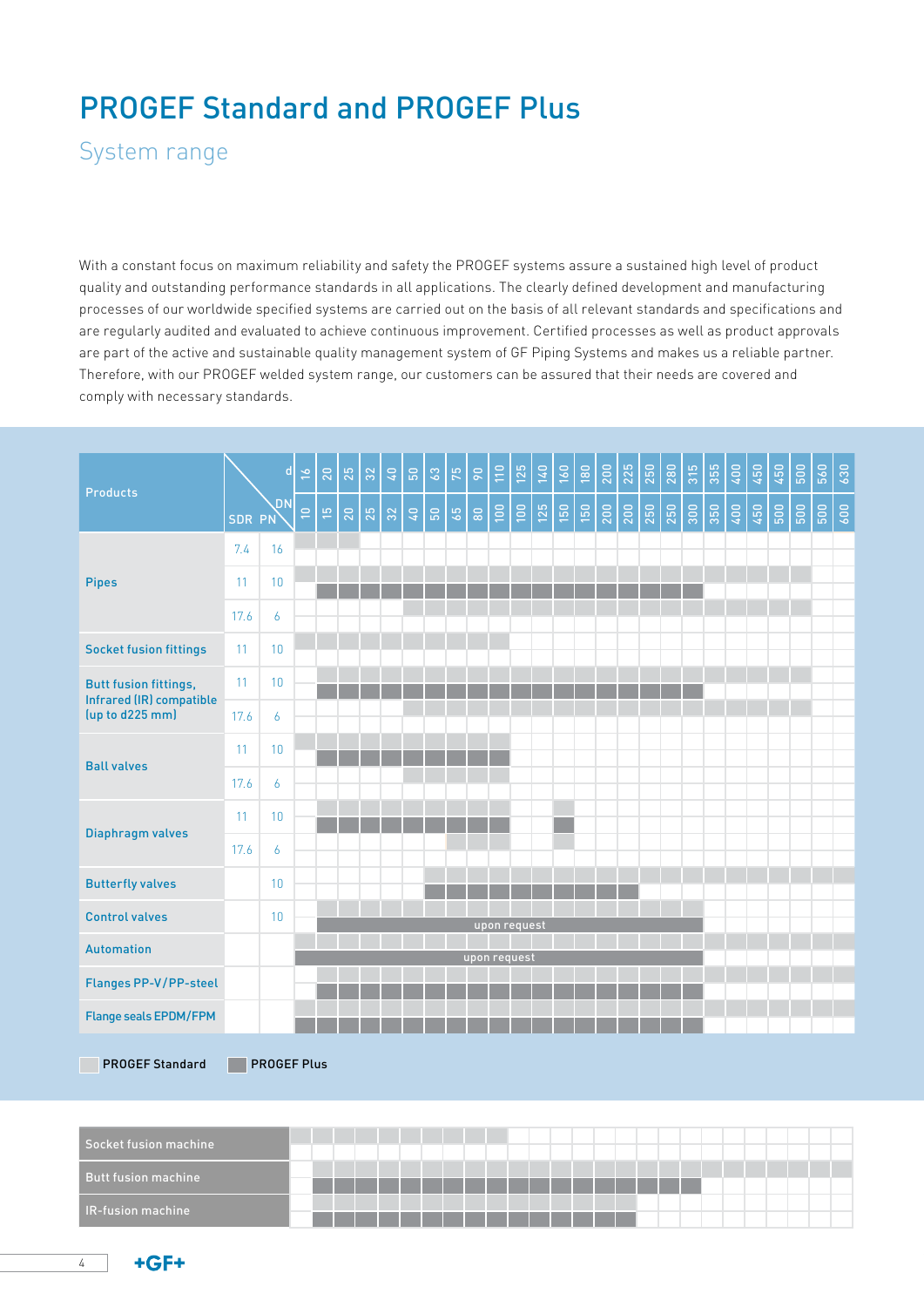# PROGEF Standard and PROGEF Plus

## System specification

\*Standards:





|                                     | <b>PROGEF Standard</b>                                                                                                                                                       | <b>PROGEF Plus</b>                                                                                                                |
|-------------------------------------|------------------------------------------------------------------------------------------------------------------------------------------------------------------------------|-----------------------------------------------------------------------------------------------------------------------------------|
| <b>Material</b>                     | $- d16 - d225 B PP - H 100$<br>[B Polypropylene Homopolymer]<br>- d250-d500 state-of-the-art PP                                                                              | $- d20 - d225 B PP - H 100$<br>[B Polypropylene Homopolymer]<br>- d250-d315 state-of-the-art PP                                   |
| Colour                              | RAI 7032                                                                                                                                                                     | RAI 7032                                                                                                                          |
| Density                             | $\sim 0.90$ g/cm <sup>3</sup> (ISO 1183/ASTM D 792)                                                                                                                          | $-0.90$ g/cm <sup>3</sup> (ISO 1183/ASTM D 792)                                                                                   |
| Thermal expansion coefficient       | 0.16mm/mK (DIN 53753)                                                                                                                                                        | 0.16mm/mK (DIN 53753)                                                                                                             |
| Thermal conductivity                | $0.23W/mK$ (FN 12664)                                                                                                                                                        | 0.23W/mK [FN 12664]                                                                                                               |
| Surface resistivity                 | $\rightarrow$ 1016 Q (IEC 60093)                                                                                                                                             | $\rightarrow$ 1016 Q (IEC 60093)                                                                                                  |
| <b>Dimensions</b>                   | d16-d500 in accordance to FN ISO 15494                                                                                                                                       | d20-d315 in accordance to FN ISO 15494                                                                                            |
| Surface condition                   | accordance to FN ISO 15494                                                                                                                                                   | - Inner surface Ra < 1.0 µm (39µin)<br>for components d20-d110<br>- Inner surface Ra < 1.5 µm (59µin)<br>for components d125-d315 |
| Material- and product-<br>approvals | FDA CFR 21 177.1520<br>USP 25 class VI (physiological non-toxic)<br>DIBt (Z-40.23-4, Z-40.34-264, Z - 40.23-265)<br>DNV [K-2630, K - 2636]<br>Loyd's Register (01/20030(E1)) | FDA CFR 21 177.1520<br>USP 25 class VI (physiological non-toxic)                                                                  |
| <b>Packaging</b>                    | pipes, fittings and valves bulk bagged                                                                                                                                       | pipes, fittings and valves,<br>each component double bagged                                                                       |
| <b>Marking</b>                      | - brand name<br>- product description<br>- article number<br>- material<br>- dimensions<br>- standards and approvals                                                         | - brand name<br>- product description<br>- article number<br>- material<br>- dimensions<br>- standards and approvals              |









\* An overview of all standards and approvals is stated online: www.piping.georgfischer.com

5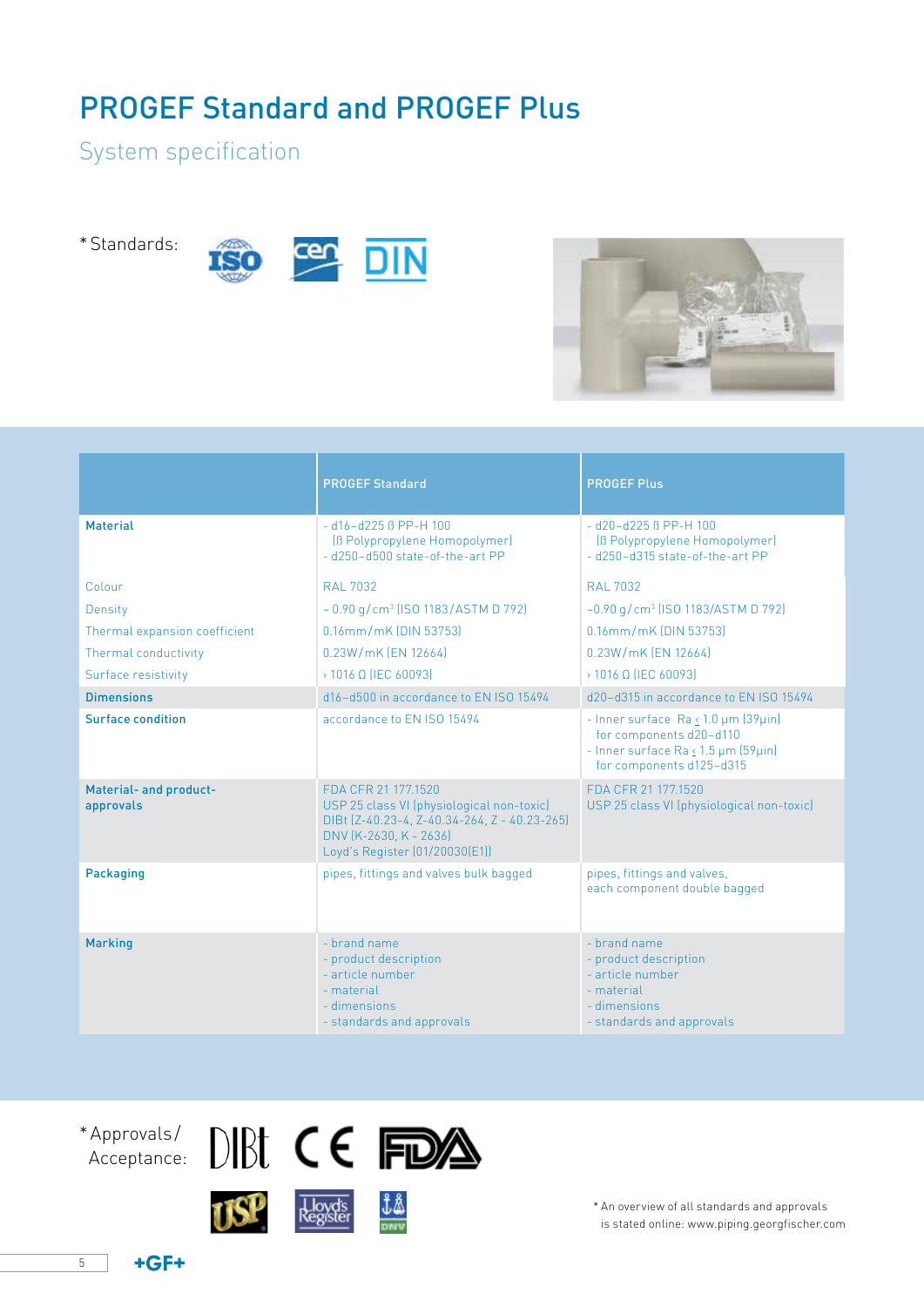# PROGEF Natural

## System range and specification

\*Standards:







|                                             |        | $\mathbf d$ | 20             | 25 | 32 | $\sqrt{4}$ | <b>Gd</b> | 63        | 75 | $\overline{90}$ | 110 |  |
|---------------------------------------------|--------|-------------|----------------|----|----|------------|-----------|-----------|----|-----------------|-----|--|
| <b>Products</b>                             | SDR PN | <b>DN</b>   | $\frac{51}{2}$ | 20 | 25 | 32         | Ĝ,        | <b>Gd</b> | 65 | $\approx$       | 100 |  |
| <b>Pipes</b>                                | 11     | 10          |                |    |    |            |           |           |    |                 |     |  |
|                                             | 17.6   | 6           |                |    |    |            |           |           |    |                 |     |  |
| <b>Butt fusion fittings,</b>                | 11     | 10          |                |    |    |            |           |           |    |                 |     |  |
| Infrared (IR)<br>compatible                 | 17.6   | 6           |                |    |    |            |           |           |    |                 |     |  |
| Sanitary adapter                            | 11     | 10          |                |    |    |            |           |           |    |                 |     |  |
| <b>Ball valves</b><br>PP-Hbody/PP-R         | 11     | 10          |                |    |    |            |           |           |    |                 |     |  |
| Diaphragm valves                            | 11     | 6           |                |    |    |            |           |           |    |                 |     |  |
| <b>Butterfly valves</b><br>PP-H             |        | 10          |                |    |    |            |           |           |    |                 |     |  |
| <b>Cone check valves</b><br>PP-Hbody/PP-R   | 11     | 10          |                |    |    |            |           |           |    |                 |     |  |
| <b>Automation</b>                           |        |             | upon request   |    |    |            |           |           |    |                 |     |  |
| <b>Flanges PP-V/</b><br><b>PP-steel</b>     |        |             |                |    |    |            |           |           |    |                 |     |  |
| <b>Flange seals</b><br><b>EPDM/FPM</b>      |        |             |                |    |    |            |           |           |    |                 |     |  |
|                                             |        |             |                |    |    |            |           |           |    |                 |     |  |
| <b>Butt fusion machine</b>                  |        |             |                |    |    |            |           |           |    |                 |     |  |
| and the state of the con-<br><b>College</b> |        |             |                |    |    |            |           |           |    |                 |     |  |

|                                     | <b>PROGEF Natural</b>                                                                                                |
|-------------------------------------|----------------------------------------------------------------------------------------------------------------------|
| <b>Material</b>                     | $- d20 - d110 PP - R$<br>(Polypropylene Random<br>Copolymer)                                                         |
| Colour                              | pigment-free, transparent                                                                                            |
| Density                             | $\sim 0.90$ g/cm <sup>3</sup><br>[ISO 1183/ASTM D 792]                                                               |
| Thermal expansion<br>coefficient    | 0.15mm/m°K (DIN 53752)                                                                                               |
| Thermal conductivity                | 0.23W/mK [FN 12664]                                                                                                  |
| Surface resistivity                 | $>1016$ Q (IEC 60093)                                                                                                |
| <b>Dimensions</b>                   | d20-d110 according to<br><b>FN ISO 15494</b>                                                                         |
| <b>Surface condition</b>            | Inner surface:<br>$Ra \leq 1.0 \mu m$ (39 $\mu$ in)                                                                  |
| Material- and product-<br>approvals | FDA CFR 21 177.1520<br>USP 25 class VI<br>(physiological non-toxic)                                                  |
| <b>Packaging</b>                    | pipes, fittings and valves,<br>each component single<br>bagged                                                       |
| <b>Marking</b>                      | - brand name<br>- product description<br>- article number<br>- material<br>- dimensions<br>- standards and approvals |

### **PROGEF Natural**

BCF-fusion machine

\* Approvals / Acceptance:



\* Sanitary adaptor Standards: ISO, DIN, ASME BPE, 3A, JIS

\* An overview of all standards and approvals is stated online: www.piping.georgfischer.com

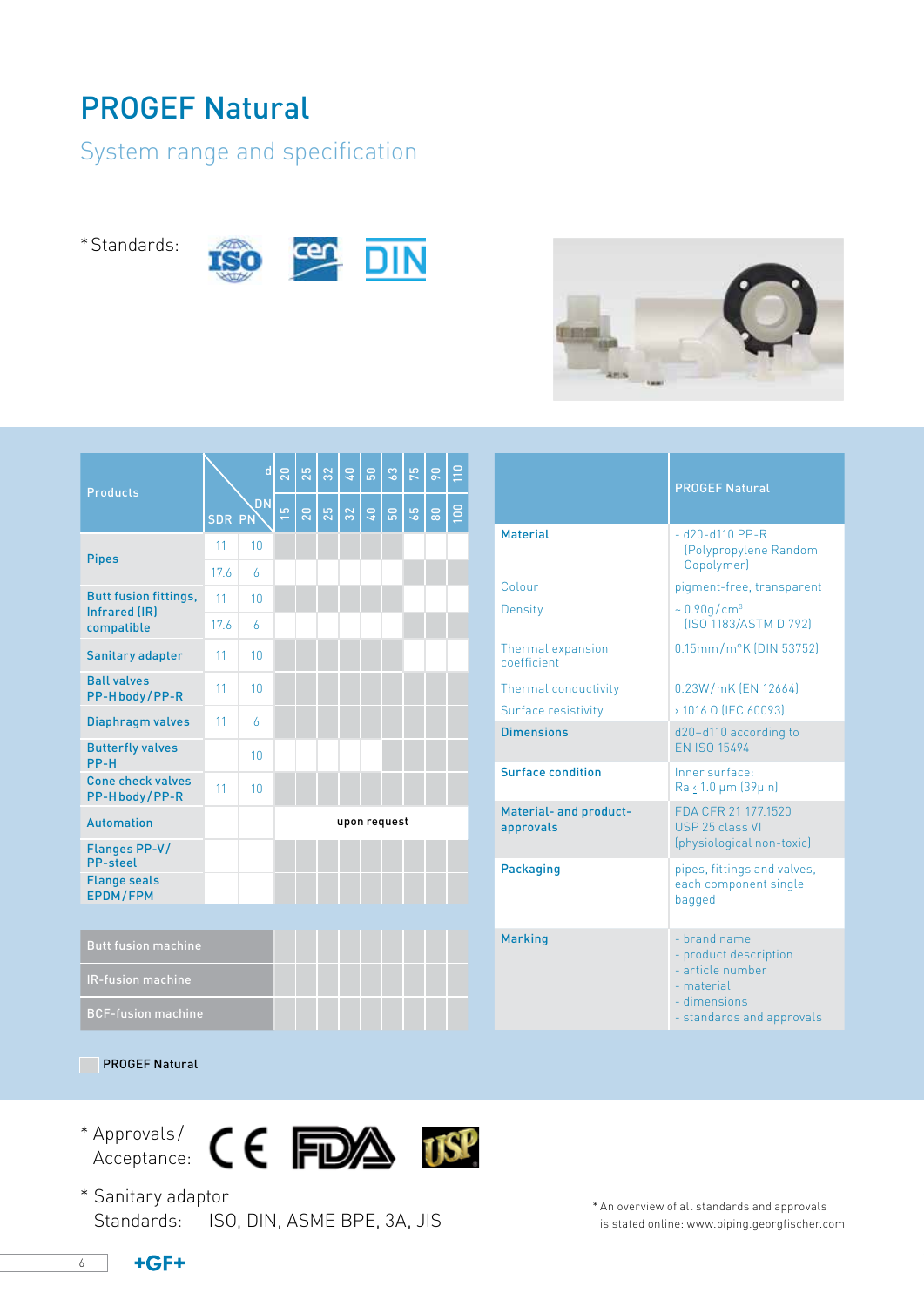# Exceeding Welding Technologies for PROGEF Systems

A large diversity of innovative and intelligent welding solutions enriched with global training and service offerings

As a pioneer in the field, GF Piping Systems has always been placing a high priority on developing innovative jointing techniques to fulfill specific requirements and materials in use. Simplicity in application, chemical resistance, thermal stability and long-term weld strength are the key drivers in our jointing technologies. With a global jointing training program, international machine rental and a worldwide network of service centres, our customers benefit from expert know-how and practical experience.



### Welding technology

Socket fusion – the strong connection The strong, fast and easy solution to produce heavy-duty connections, in the workshop or the field.

Butt fusion – the economical connection

Economical and flexible fusion especially for bigger diameters. From manual machines to full CNC control with traceability.

### IR-Plus (Infrared) fusion – the fast, clean connection

Fast, repeatable and clean welds via non-contact heating. Full traceability of the welding process, with user guidance.

### BCF-Plus fusion – the smooth connection

Bead and Crevice Free jointing with high welding factor, low stress, completely smooth with no intrusions in the fusion zone.





Welding machine and Joint cross-section and Macro-image









For more information about training courses from GF Piping Systems please contact our local sales companies.

GF

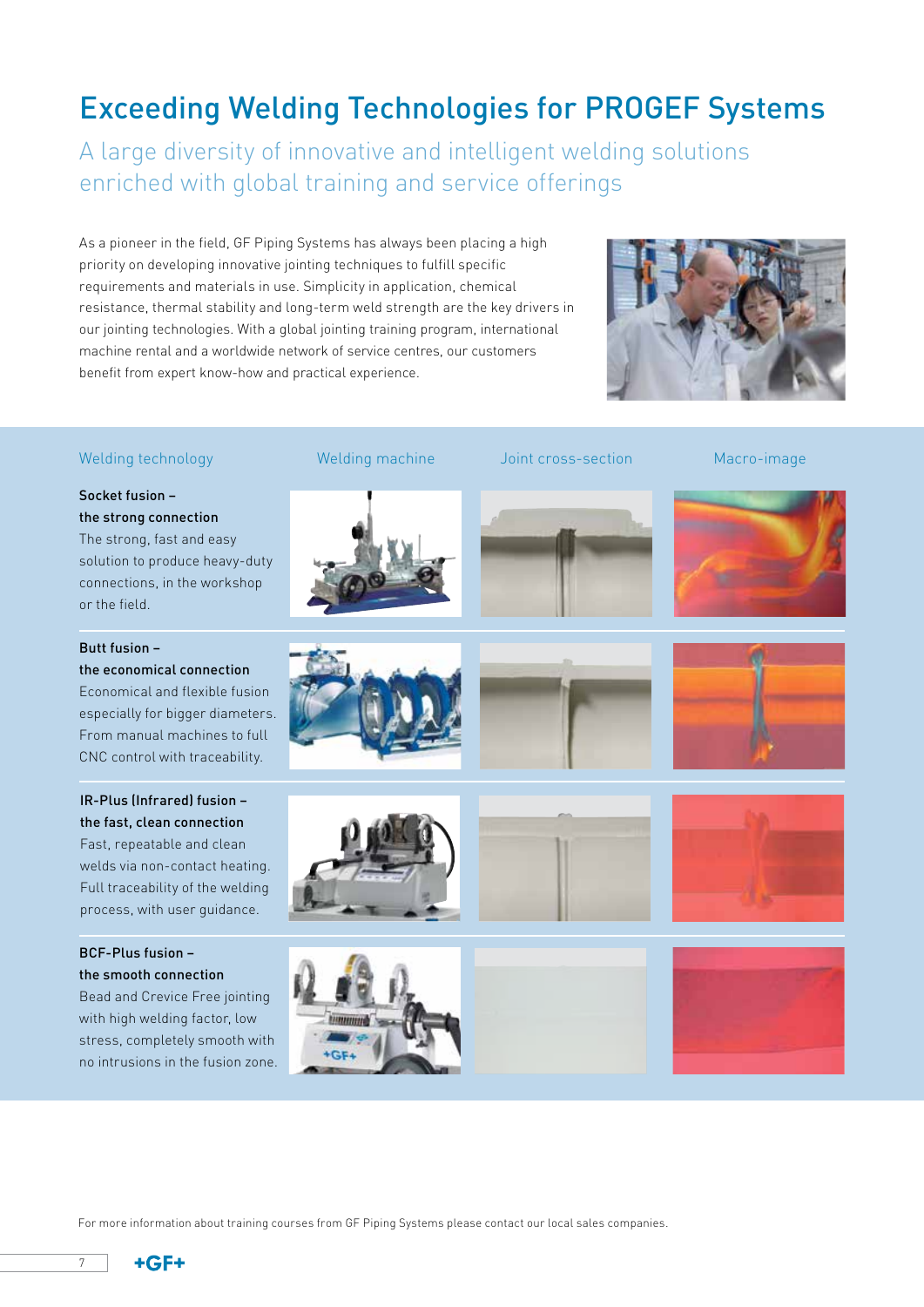## Exceeding Quality Standards

## Technical specifications with focus on pressure-/temperature attributes



Raw material testing as an integral part in manufacturing to ensure system quality.



Highest test standards for inhouse product quality control in own laboratories.



Welding quality tests on site close the extensive quality process.

### PROGEF Systems\* Standard - Plus - Natural

PROGEF Systems out of polypropylene show excellent physical properties and mechanical characteristics, indicating its status as a highly versatile and universal solution. Having a high operational temperature range and ensuring outstanding chemical resistance, high abrasion resistance and high impact strength values, the material meets all requirements of demanding industrial conditions or environments.

Furthermore, properties such as low weight, low density, minimum internal stresses and an excellent smooth internal surface with high finish quality, make PROGEF systems a high-grade piping material.

According to the 10˚C line in the hydrostatic strength curve for PP, a permissible pressure of 12.0 bar /7.4 bar in the temperature range of 0˚C to +10˚C for the SDR11/PN10 and SDR17.6/ PN6 system can be applied.



The pressure-/temperature curve based on medium water, operating temperature of 20 ˚C, valid life time of 25 years and the design factor  $C = 2$ .

P Permissible pressure in bar, psi

T Temperature in ˚C (Celsius),

˚F (Fahrenheit)

\*More information regarding technical specifications can be found online in our planning fundamentals: www.piping.georgfischer.com

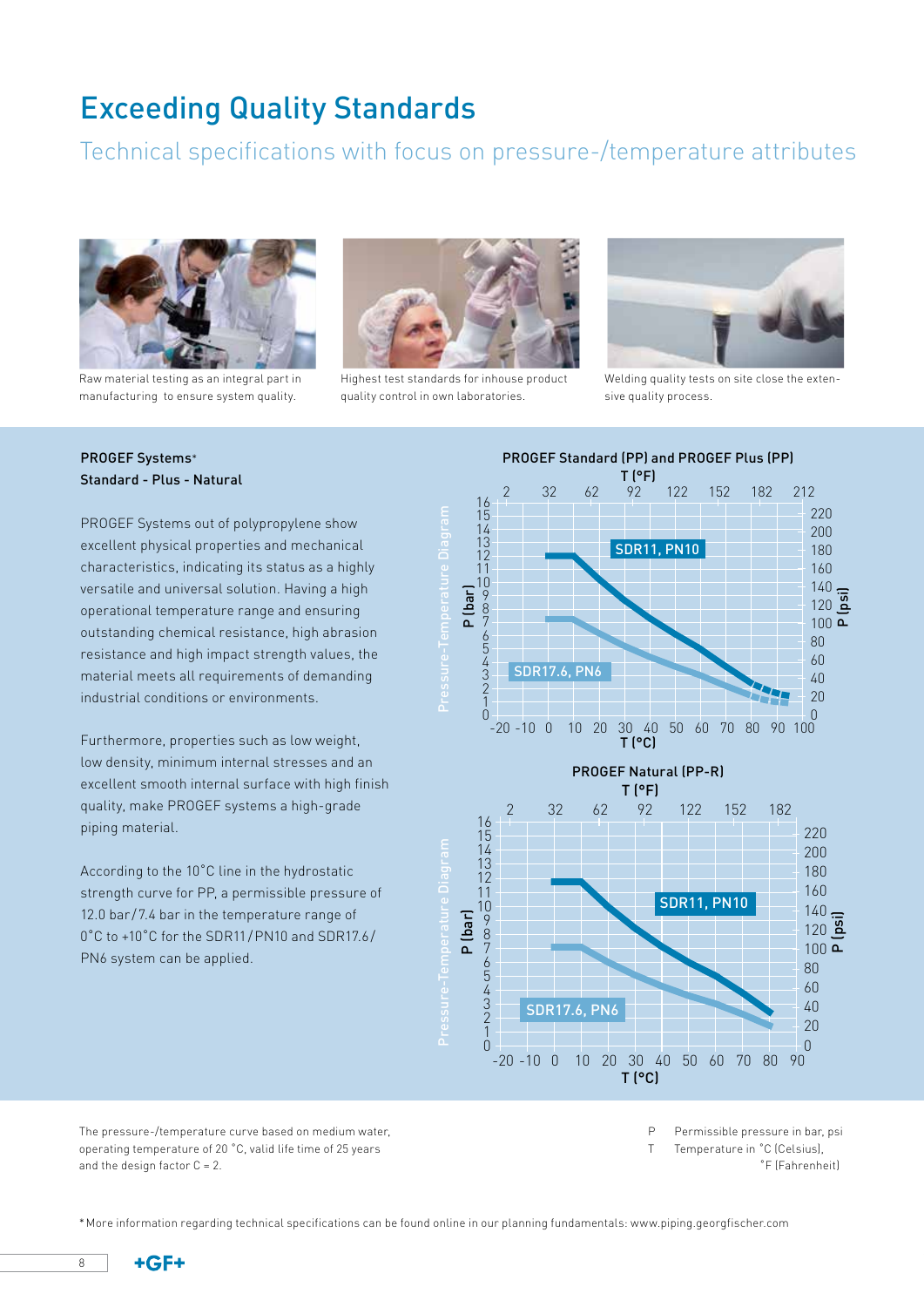# Chemical Resistance

Polypropylene (PP) - a high quality material with outstanding characteristics for a safe and efficient operation



| Chemical resistance at 20 °C<br>(Applications can be very dependent on the concentration) |                                                                        | <b>Partially crystalline</b><br>thermoplastics |                          |                   | <b>Amorphous</b><br>thermoplastics |                                  | <b>Stainless Steel</b>           |                          |
|-------------------------------------------------------------------------------------------|------------------------------------------------------------------------|------------------------------------------------|--------------------------|-------------------|------------------------------------|----------------------------------|----------------------------------|--------------------------|
| Media                                                                                     | <b>Chemical Examples</b>                                               | <b>PP</b>                                      | <b>PE100</b>             | <b>PVDF</b>       | PVC-U                              | PVC-C                            | 1.4401<br>316                    | 1.4301<br>304            |
| <b>Oxidizing Acids</b>                                                                    | $HNO_3 \leq 25\%$                                                      | $+$                                            | $+$                      | $^{+}$            | $+$                                | $+$                              | $\Omega$                         | $\circ$                  |
| $(HNO3, H2CrO4)$                                                                          | $25\% \leq HNO_3 \leq 65\%$                                            |                                                | $\circ$                  | $\qquad \qquad +$ | $\circ$                            | $^+$                             | $\circ$                          | $\circ$                  |
| $H_2SO_4$ etc.]                                                                           | $H_2CrO_4$ aqueous solution                                            | $\circ$                                        | $\Omega$                 | $^{+}$            | $\Omega$                           | $\circ$                          | $\circ$                          | $\circ$                  |
|                                                                                           | $H_2SO_4 \leq 70\%$                                                    | $+$                                            | $+$                      | $\qquad \qquad +$ | $+$                                | $\qquad \qquad +$                | $\overline{\phantom{0}}$         |                          |
|                                                                                           | $70\% \leq H_2SO_4 \leq 96\%$                                          |                                                | $\overline{\phantom{a}}$ | $+$               | $+$                                | $\qquad \qquad +$                | $\overline{\phantom{a}}$         |                          |
| <b>Non Oxidizing Acids</b>                                                                | $HCl \leq 30\%$                                                        | $^{+}$                                         | $+$                      | $^{+}$            | $^{+}$                             | $+$                              | $\Omega$                         |                          |
| (HCl, HF etc.)                                                                            | $HF \leq 40\%$                                                         | $+$                                            | $+$                      | $^{+}$            | $+$                                | $\overline{a}$                   | $\Omega$                         |                          |
|                                                                                           | $40\% \leq HF \leq 75\%$                                               | $+$                                            | $+$                      | $^{+}$            | $\overline{a}$                     | $\overline{\phantom{a}}$         |                                  |                          |
| Organic                                                                                   | $HCOOH \leq 25\%$                                                      | $^{+}$                                         | $+$                      | $^{+}$            | $+$                                | $\qquad \qquad +$                | $\circ$                          |                          |
| (formic acid, acetic                                                                      | $25\% \leq HCOOH \leq$ tech. pure                                      | $\qquad \qquad +$                              | $+$                      | $\qquad \qquad +$ | $+$                                | $\qquad \qquad -$                | $\Omega$                         |                          |
| acid, citric acid etc.)                                                                   | $CH_2COOH \leq 50\%$                                                   | $\qquad \qquad +$                              | $+$                      | $^{+}$            | $+$                                | $\qquad \qquad +$                | $\circ$                          |                          |
|                                                                                           | $50\% \leq \text{CH}_3 \text{COOH} \leq \text{tech}$ . pure            | $^{+}$                                         | $+$                      | $^{+}$            | $\Omega$                           | $\overline{\phantom{a}}$         | $\Omega$                         |                          |
|                                                                                           | $C_3H_4OH(COOH)_3$                                                     | $\qquad \qquad +$                              | $+$                      | $^{+}$            | $+$                                | $\qquad \qquad +$                | $\Omega$                         |                          |
| <b>Bases</b>                                                                              | Inorganic (NaOH, KOH, etc.)                                            | $^{+}$                                         | $+$                      | $\overline{a}$    | $+$                                | $\circ$                          | $+$                              | $\qquad \qquad +$        |
|                                                                                           | Organic (amine, imidazole etc.)                                        | $^{+}$                                         | $+$                      | $\qquad \qquad -$ | $\Omega$                           | $\qquad \qquad -$                | $\circ$                          | $\circ$                  |
| <b>Salts</b>                                                                              | NaCl, FeCl <sub>2</sub> , FeCl <sub>3</sub> , CaCl <sub>2</sub> , etc. | $^{+}$                                         | $+$                      | $^{+}$            | $+$                                | $\begin{array}{c} + \end{array}$ | $\Omega$                         | $\circ$                  |
| <b>Halogens</b>                                                                           | Chlorine, bromine, iodine, (no fluorine)                               |                                                | $\overline{\phantom{m}}$ | $\circ$           | $\Omega$                           | $\circ$                          | $\Omega$                         | $\overline{\phantom{m}}$ |
| Fuels/Oils                                                                                | Aliphatic hydrocarbons                                                 | $\circ$                                        | $\circ$                  | $^{+}$            | $+$                                | $\circ$                          | $^{+}$                           | $\qquad \qquad +$        |
|                                                                                           | Aromatic hydrocarbons                                                  |                                                |                          | $\qquad \qquad +$ | $\overline{a}$                     | $\qquad \qquad -$                | $+$                              | $\qquad \qquad +$        |
| <b>Solvents</b>                                                                           | Chlorinated hydrocarbons                                               |                                                | $\qquad \qquad -$        | $\circ$           |                                    | $\overline{a}$                   | $\Omega$                         | $\circ$                  |
|                                                                                           | Ketones                                                                | $^{+}$                                         | $+$                      | $\circ$           |                                    |                                  | $+$                              | $^{+}$                   |
|                                                                                           | Alcohols                                                               | $\qquad \qquad +$                              | $+$                      | $^{+}$            | $\circ$                            | $\overline{a}$                   | $\qquad \qquad +$                | $\qquad \qquad +$        |
|                                                                                           | <b>Fsters</b>                                                          | $\Omega$                                       | $\Omega$                 | $\Omega$          |                                    | $\qquad \qquad -$                | $+$                              | $\qquad \qquad +$        |
|                                                                                           | Aldehydes                                                              | $^{+}$                                         | $+$                      | $\overline{a}$    |                                    |                                  | $\begin{array}{c} + \end{array}$ | $\qquad \qquad +$        |
| <b>Phenols</b>                                                                            | Phenol, Cresol etc.                                                    | $\qquad \qquad +$                              | $+$                      | $^{+}$            |                                    |                                  | $\qquad \qquad +$                |                          |
| $+$ resistant                                                                             | o conditionally resistant, please consult us<br>н.                     | not resistant                                  |                          |                   |                                    |                                  |                                  |                          |

Please note: The above list is only intended as a guideline and does not replace an indepth review of material suitability for the particular application. The information is based on our experience and is state of the art. These data are general indicators only. In practice, however, other factors such as concentration, pressure and jointing technology must also be taken into consideration. The technical data are not binding and are not expressly warranted characteristics of the goods.

 $\overline{9}$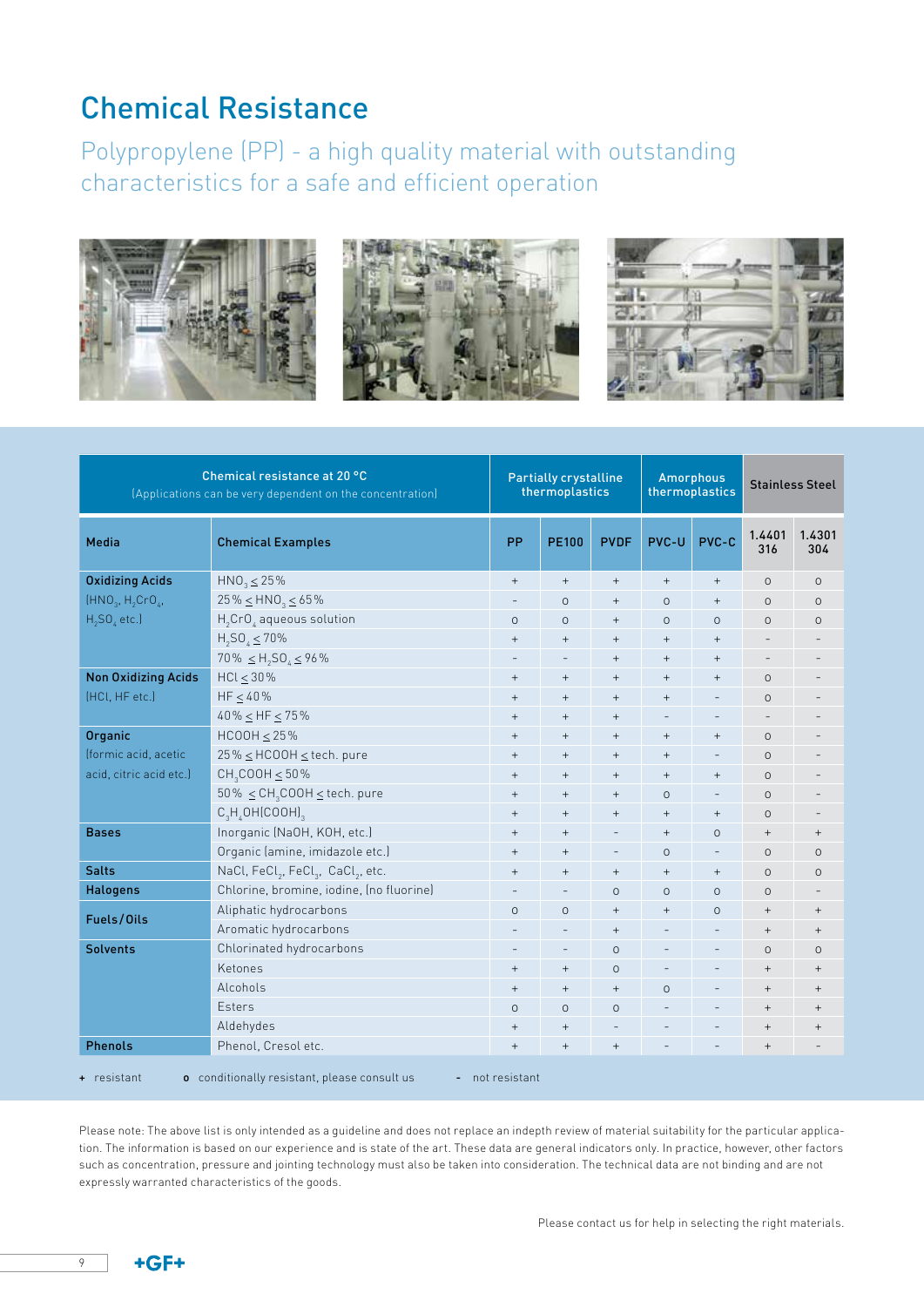# The Smarter Way of Automation

## A unique system-based approach that bundles and integrates competencies, knowledge, best-in-class resources and technologies

With an innovative product portfolio in the field of measurement, control and actuation devices, GF Piping Systems follows its system approach consistently. The complete solution combines measurement, control and actuation technology together with high quality piping systems and therefore represents a unique form of product and competence bundling. The system-integrated devices that measure values such as temperature, pressure and flow deliver accuracy, productivity, reliability and safety to customers in a wide range of industries. Providing the entire range of automation technology from simple instrument panels to complex measurement installations, GF Piping Systems has not only the product resources and the technical know how, but also the global service and support infrastructure needed to meet the high customer requirements.



 $+GF+$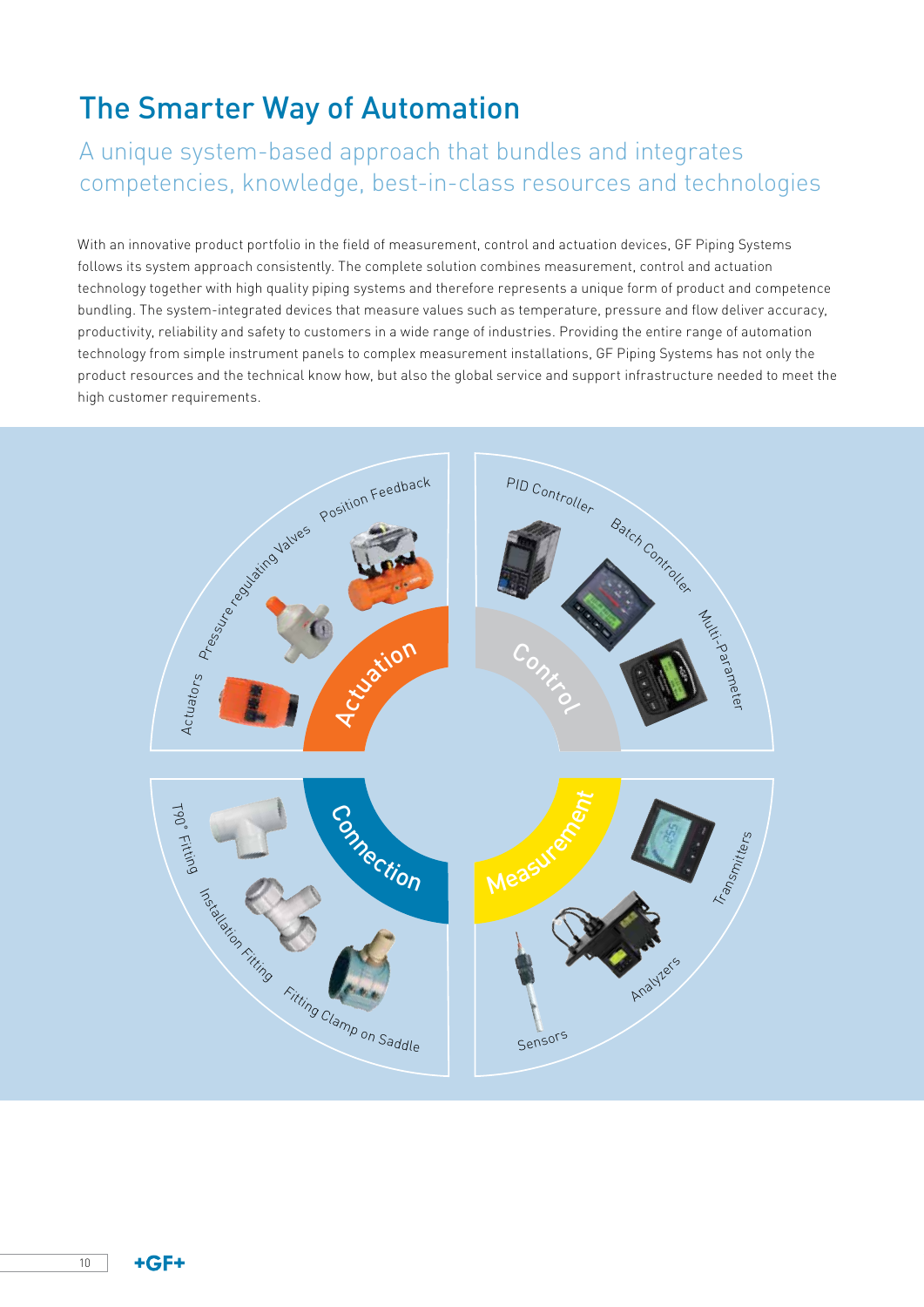# PROGEF Systems Applications

## Leading applications enabled by safe and reliable systems adapted to fit the needs of demanding industries

GF Piping Systems develops customized best-in-class solutions, aligned to the specific requirements of our customers in various sectors of industry, enabling profitable operation. Most notably our systems are ideally suited for the water treatment, pharmaceutical and chemical process industry, in fields of microelectronics and energy as well as in food & beverage production. With our system knowledge and product expertise, we support our customers during the planning process, the sustainable realization of the projects and provide valuable added services. Expertise in developing and producing piping systems, combined with profound industry and market knowledge, based on longstanding experience, makes GF Piping Systems a qualified and professional partner for our customers.



Applications of Highest Security in Chemical Industry The usage of PROGEF Standard systems in chemical processes strengthens the industries approach of manufacturing and conveying chemical media in the safest and at the same time most economical way.



Demanding Applications in Water Treatment

With PROGEF system, application processes in water treatment can be designed reliable and of highest efficiency. Thereby, challenges such as guaranteeing high water quality and assuring stringent regulations can be faced.



Clean Water Applications in Microelectronics Wherever defined water qualities and controlled processes are required PROGEF Plus offers reliable and economical system solutions. With PROGEF Plus high purity water specifications and quality standards are dependably met.



Highly Specialised Applications in Energy Production For secure processing in water and chemical applications PROGEF Standard system combines high performance utilization with outstanding material properties. This leads to a beneficial gain in conditions of safety and health.